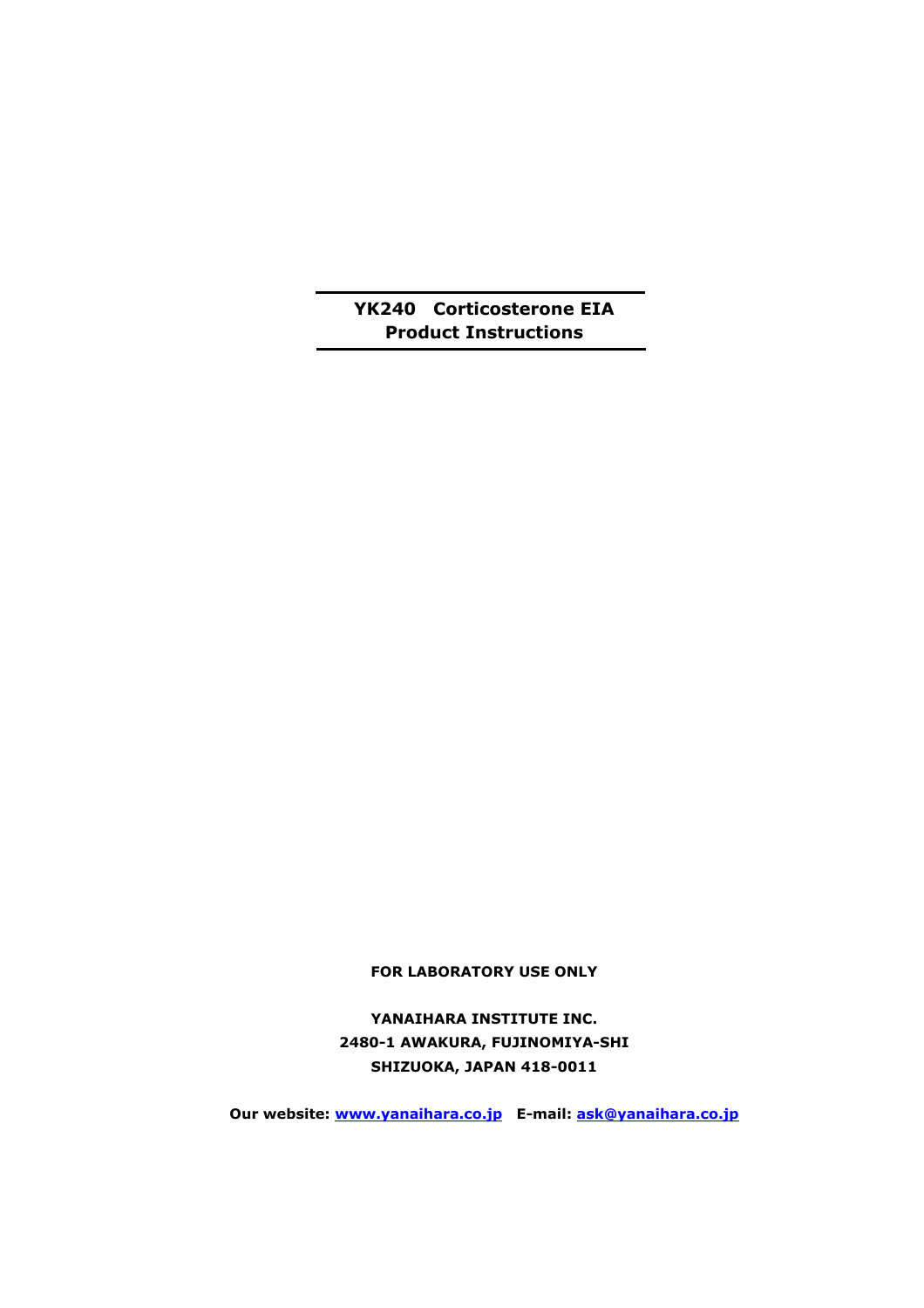## **Contents**

| . Introduction                | $\overline{\mathbf{2}}$ |
|-------------------------------|-------------------------|
| . Characteristics             | 3                       |
| . Composition                 | 3                       |
| . Method                      | $4 - 5$                 |
| . Notes                       | $5-6$                   |
| . Performance Characteristics | $6 - 11$                |
| . Stability and Storage       | $12 \overline{ }$       |
| . References                  | $12 - 13$               |
| . Appendix                    | 14                      |

**– Please read all the package insert carefully before beginning the assay –**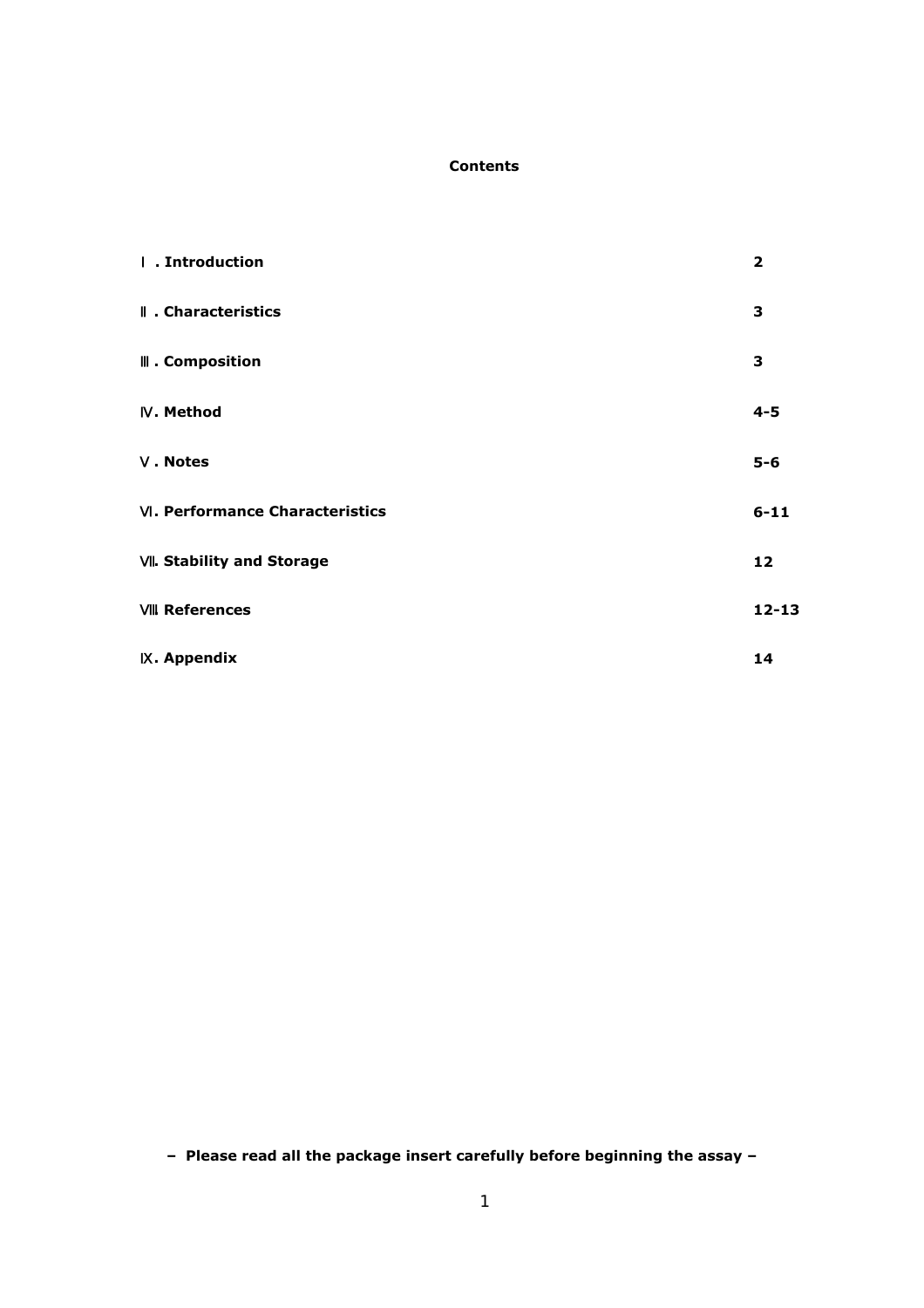## **YK240 Corticosterone EIA Kit**

## **I. Introduction**

Corticosterone  $(C_{21}H_{30}O_4$ , also called 11 $\beta$ ,21-Dihydroxyprogesterone, Reichstein's Substance H, or Kendall's Compound B) is, like cortisol and cortisone, a glucocorticoid hormone secreted from the cortex of adrenal gland. Corticosterone is derived from cholesterol through a series of enzymatically mediated steps and also serving as a precursor of aldosterone. It is a primary glucocorticoid in mice and rats and other animals (such as rabbits, birds, amphibians, and reptilians) in which the  $17\alpha$ -hydroxylase is supposed not to exist in adrenal gland. Corticosterone is produced under the control of ACTH and the production has a circadian rhythm with peak levels in the latter portion of the day in nocturnal animals like rats and is believed to play a decisive role in sleep-wake cycles  $^{(1)}$ . Corticosterone can be used as a non-invasive biomarker of stress study through the collection of urine and feces to avoid corticosterone increase of blood levels which is caused by normal invasive methods <sup>(2)</sup>. Corticosterone is also being studied in different fields such as impairment of long-term memory retrieval <sup>(3)</sup>, chronic corticosterone elevation due to dietary restrictions <sup>(4)</sup> and response to burn injuries (5) etc.

Since most of corticosterone in blood is bound to a plasma protein called corticosteronebinding globulin (CBG), the determination of blood corticosterone with presently available commercial assay kits requires an initial extraction procedure. On the other hand, the present assay kit for corticosterone newly developed by our laboratory provides a tool for direct determination of corticosterone in blood by simple dilution of blood samples with the diluent included in the kit. Furthermore, assays using the kit can be completed within a short period. The corticosterone EIA kit newly developed will be a quite useful tool for further development of corticosterone research.

#### **YK240 Corticosterone EIA Kit Contents Contents**

The kit assay range: 0.21-50ng/mL. The assay running time:  $2h. + 0.5 h$ . 1) Antibody Coated Plate Maximum measurable samples: 41 in duplicate Test sample: plasma, serum, urine, and cell or tissue culture supernatant etc. 4) Specific Antibody 5) TMB Substrate The 96-well plate in the kit is consisted of 8-wells strips, so that the kit can be used dividedly in strips. Intra-assay %CV: 2.5~4.7 Inter-assay %CV: 7.7~9.8. Store all the components in the kit at 2-8 . 7) Buffer Solution 8) Sample Diluent 10) Adhesive Foil

The expiry date is stated on the package.

2) Corticosterone Standard 3) HRP-Labeled Corticosterone 6) Reaction Stopping Solution 9) Concentrated Wash Solution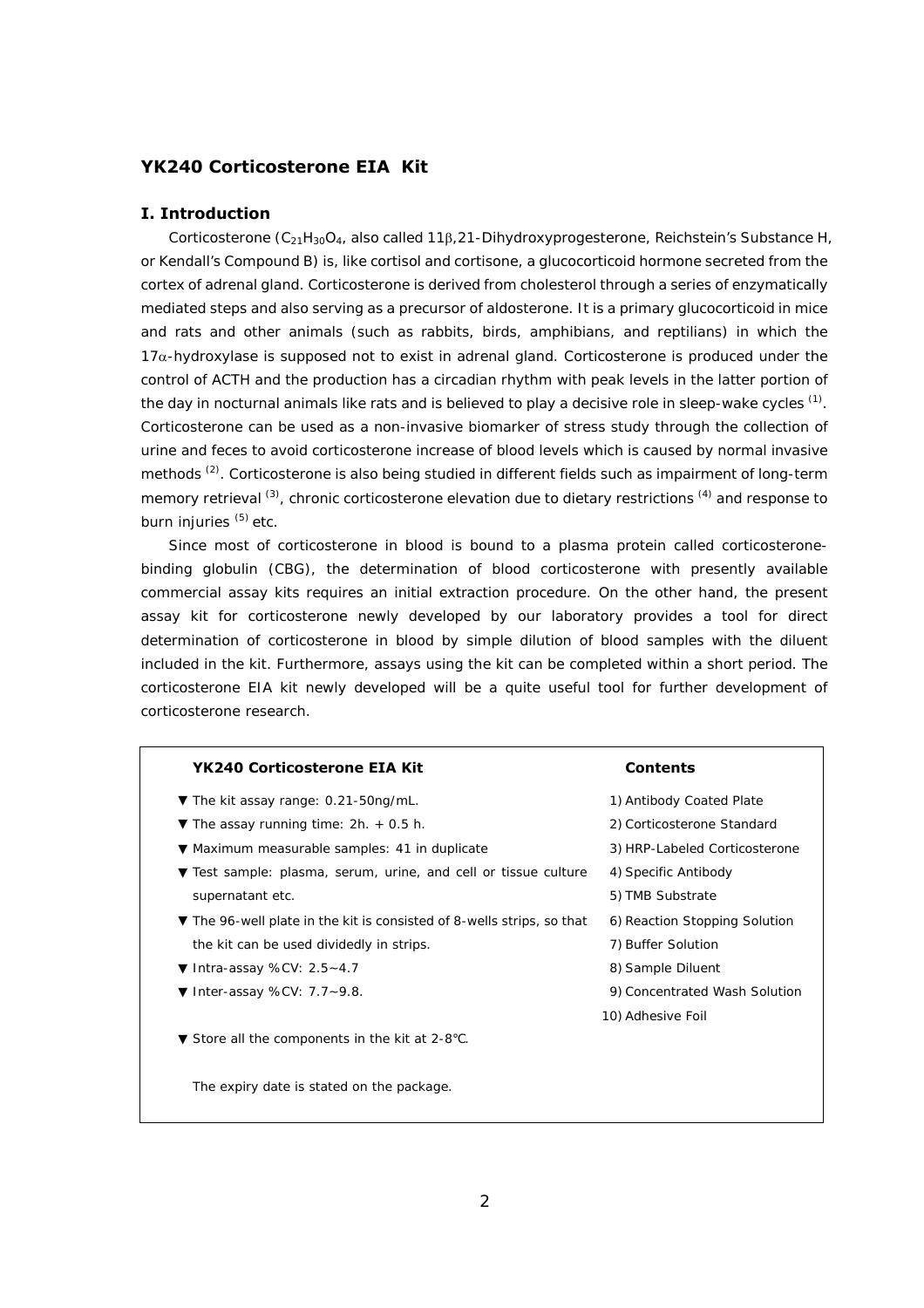## **II. Characteristics**

This EIA kit is used for quantitative determination of corticosterone in biological fluids such as plasma, serum or urine samples of mice, rats and other species, and also cell or tissue culture supernatant. It has various advantages, such as no extraction procedure of samples, short assay time, practically no influences of other body fluids or physiological active substances coexisting in samples assayed.

**<** Specificity **>** 

The specificity of this EIA kit is shown on page 11.

**<** Assay Principle **>** 

This EIA kit for determination of corticosterone is based on a competitive enzyme immunoassay using combination of specific antibody to corticosterone and corticosterone- horseradish peroxidase (HRP) conjugate (HRP-labeled corticosterone) system. The 96 wells plate is coated with goat anti rabbit IgG, to which corticosterone standard or samples, HRP-labeled corticosterone and specific antibody are added for competitive immunoreaction. After incubation and plate washing, HRP enzyme activity is determined by 3,3',5,5'- tetramethylbenzidine (TMB) and the concentration of corticosterone is calculated.

|    | Component                         | Form               | Quantity           | Main Ingredient                         |
|----|-----------------------------------|--------------------|--------------------|-----------------------------------------|
|    |                                   |                    |                    |                                         |
| 1  | <b>Antibody Coated Plate</b>      | microtiter plate   | 1 plate (96 wells) | Goat anti rabbit IgG                    |
| 2  | Corticosterone Standard           | lyophilized powder | 1 vial (50ng)      | Synthetic corticosterone                |
| 3  | HRP-Labeled Corticosterone liquid |                    | 1 vial (0.3mL)     | HRP conjugated corticosterone           |
| 4  | Specific Antibody                 | liquid             | 1 bottle (7 mL)    | Rabbit anti corticosterone antibody     |
| 5  | <b>TMB Substrate</b>              | liquid             | 1 bottle (12 mL)   | 3, 3', 5, 5'-Tetramethylbenzidine (TMB) |
| 6  | <b>Reaction Stopping Solution</b> | liquid             | 1 bottle (12 mL)   | 1M Sulfuric acid                        |
| 7  | <b>Buffer Solution</b>            | liquid             | 1 bottle (10 mL)   | <b>BSA-containing PBS buffer</b>        |
| 8  | Sample Diluent                    | liquid             | 1 bottle (50 mL)   | A specially formulated displacer of CBG |
| 9  | Concentrated Wash Solution liquid |                    | 1 bottle (25 mL)   | Concentrated saline                     |
| 10 | Adhesive Foil                     |                    | 2 sheets           |                                         |

## **III. Composition**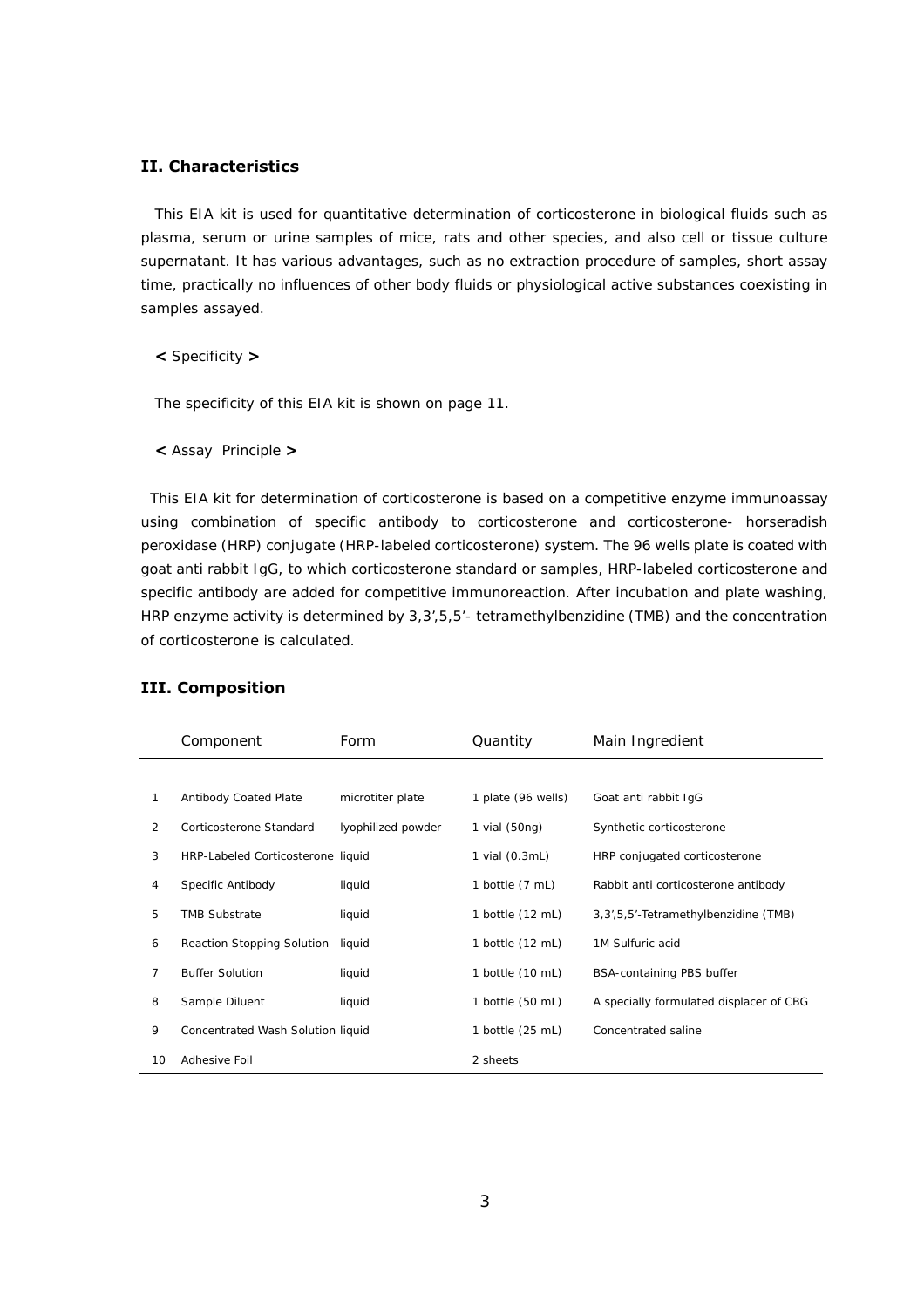## **IV. Method**

- **<** Equipment required **>**
- 1. Photometer for microtiter plate (plate reader), which can read extinction 2.5 at 450 nm
- 2. Washing device for microtiter plate and dispenser with aspiration system (optional)
- 3. Micropipettes for volumes between 10 µL -1000 µL
- 4. Multi-channel pipettes for 8 or 12 wells and the tips
- 5. Glass test tubes for preparation of standard and sample solutions
- 6. A microplate shaker (210-240 rpm)
- 7. Graduated cylinder (500 mL or 1,000 mL)
- 8. Distilled or deionized water

## **<** Preparatory work **>**

- 1. Preparation of corticosterone standard solution: Reconstitute lyophilized Corticosterone Standard (50 ng/vial) with 1mL of Sample Diluent, which affords 50 ng/mL standard solution. The reconstituted corticosterone standard solution (0.2 mL) is diluted with 0.4 mL of Sample Diluent that yields 16.67 ng/mL standard solution. Repeat the same dilution to make standard solution of 5.56, 1.85, 0.62, and 0.21 ng/mL, respectively. Sample Diluent is used as 0 ng/mL.
- 2. Preparation of HRP-labeled corticosterone solution: Take 0.25mL of HRP-Labeled Corticosterone from the labeled vial to dilute with 7mL of Buffer Solution completely.
- 3. Dilution of Wash Solution Concentrated: Dilute one bottle of Wash Solution Concentrated (25 mL) to 500 mL with distilled or deionized water.
- 4. Other reagents are ready for use.

**<**Assay sample preparation**>** 

- 1. For mouse/rat plasma and serum: Dilute 10  $\mu$ L of plasma or serum sample with 400  $\mu$ L of Sample Diluent in a test tube. Mix the diluted solution and allow it to stand still for 10 minutes at room temperature.
- 2. For mouse/rat urine: Dilute 10 µL of urine sample (40-100 folds) with Sample Diluent in a test tube. Mix the diluted solution and allow it to stand still for 10 minutes at room temperature.
- 3. For culture supernatant (RPMI1640 with or without FCS): Dilute 50 µL of supernatant with 250 µL of Sample Diluent in a test tube. Mix the diluted solution and allow it to stand still for 10 minutes at room temperature.
- 4. For other species or matrix samples: Because corticosterone concentrations are different significantly in various species of animals, it is recommended that a series of diluted samples are prepared and tested to find the optimal dilution ratio before assay.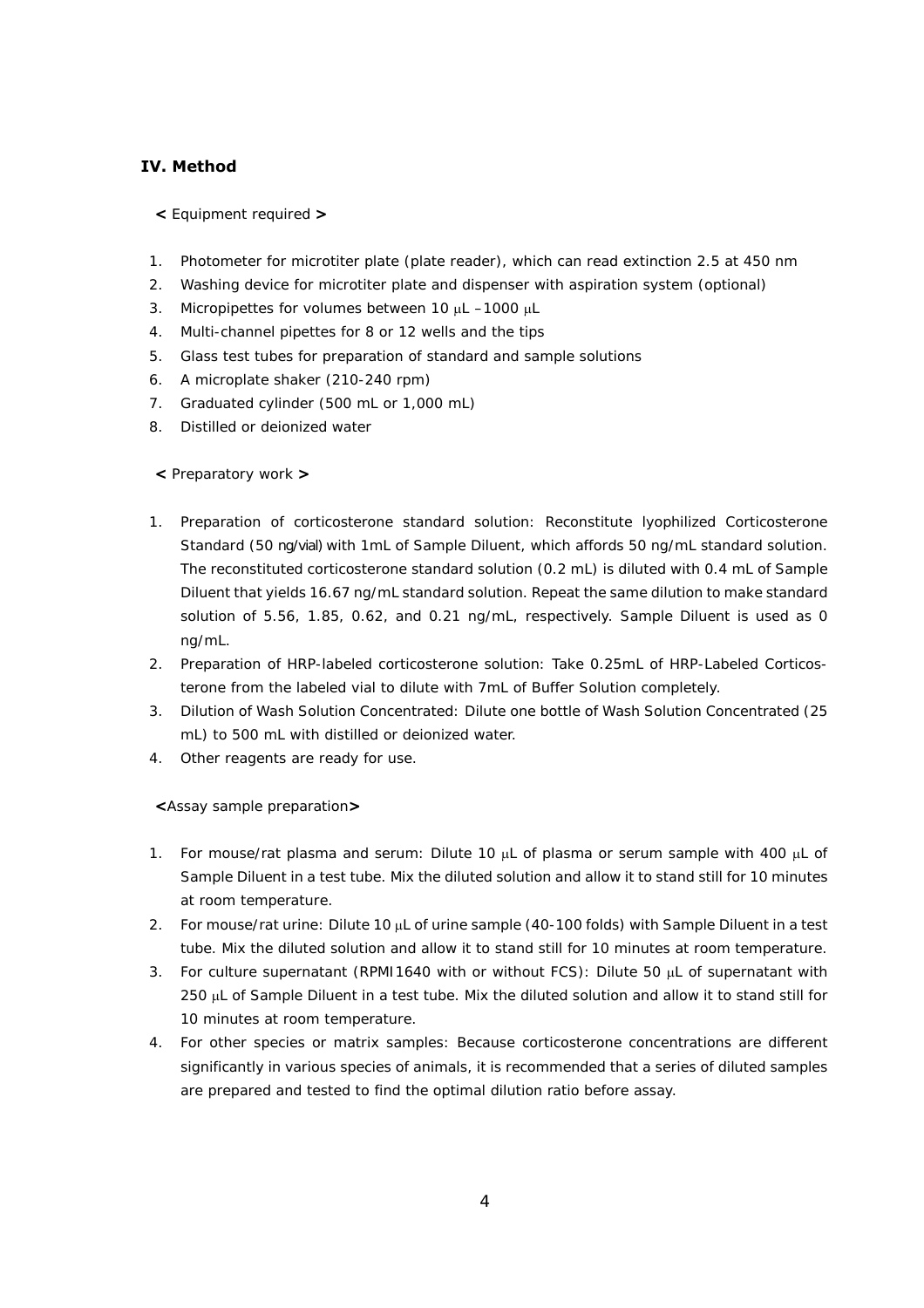#### < Assay procedure **>**

- 1. Before starting assay, bring all the reagents, except test samples, to room temperature  $(22-25°C)$ .
- 2. Add 350 µL of diluted wash solution to each well and keep it for about 30 seconds, and then aspirate or decant the wash solution in the wells. Invert the plate and tap it onto an absorbent surface, such as paper toweling, to ensure blotting free of most residual wash solution.
- 3. Pipet 100 µL of corticosterone standard solutions (0, 0.21, 0.62, 1.85, 5.56, 16.67, and 50 ng/mL) or diluted samples, after vortexed, into appropriate wells. Add 50µL of HRP-labeled corticosterone solution into each well, and finally add 50 µL of Specific Antibody into each well.
- 4. Cover the plate with adhesive foil and incubate it on a shaker at 210-220 rpm at room temperature for 2 hours.
- 5. After incubation, take off the adhesive foil, aspirate or decant the solutions in the wells. Add 350 µL of diluted wash solution to each well and keep it for about 30 seconds, and then aspirate or decant the wash solution in the wells. Repeat this wash process 4 times (total 5 times). Finally, invert the plate and tap it onto an absorbent surface, such as paper toweling, to ensure blotting free of most residual wash solution.
- 6. Add 100 µL of TMB Substrate into each well.
- 7. Cover the plate with adhesive foil and incubate it on a shaker at 210-220 rpm at room temperature for 30 minutes.
- 8. Add 100 µL of Reaction Stopping Solution into each well to stop color reaction.
- 9. Read the optical absorbance of the wells at 450 nm.
- 10. The assay fits best to a 4-parameter logistic equation,  $Y = (a-d)/(1+(x/c)^{\wedge}b)+d$ ; here a,b,c,d represent constant parameter. Alternatively, calculate mean optical density values of wells containing standard solutions or their percent bound to maximum binding wells (0 ng/mL) and plot a standard curve on a semi-logarithmic graph paper (abscissa: concentrations of standard; ordinate: optical density or bound%). Use the average optical density or bound% of each sample to determine the corresponding value by simple interpolation from the standard curve. The results should be multiplied by the diluting factor to obtain the actually concentrations for undiluted unknown samples.

## **V. Notes**

- 1. It is recommended that serum or plasma samples should be used as soon as possible after collection. If the sample is tested later, they should be aliquoted and frozen below –30°C (for long term storage, in a –80°C deep freezer). Avoid repeated freezing and thawing of samples.
- 2. Corticosterone standard solutions and HRP-labeled corticosterone solution should be prepared immediately before use. If the kit used dividedly, the rests of the reconstituted corticosterone standard solution (50 ng/mL), HRP-labeled corticosterone solution and other reagents except wash solution and stopping solution should be stored at 4°C and used within 2 weeks. Diluted standard solutions, except 50 ng/mL of standard solution, should not be reused for another assay.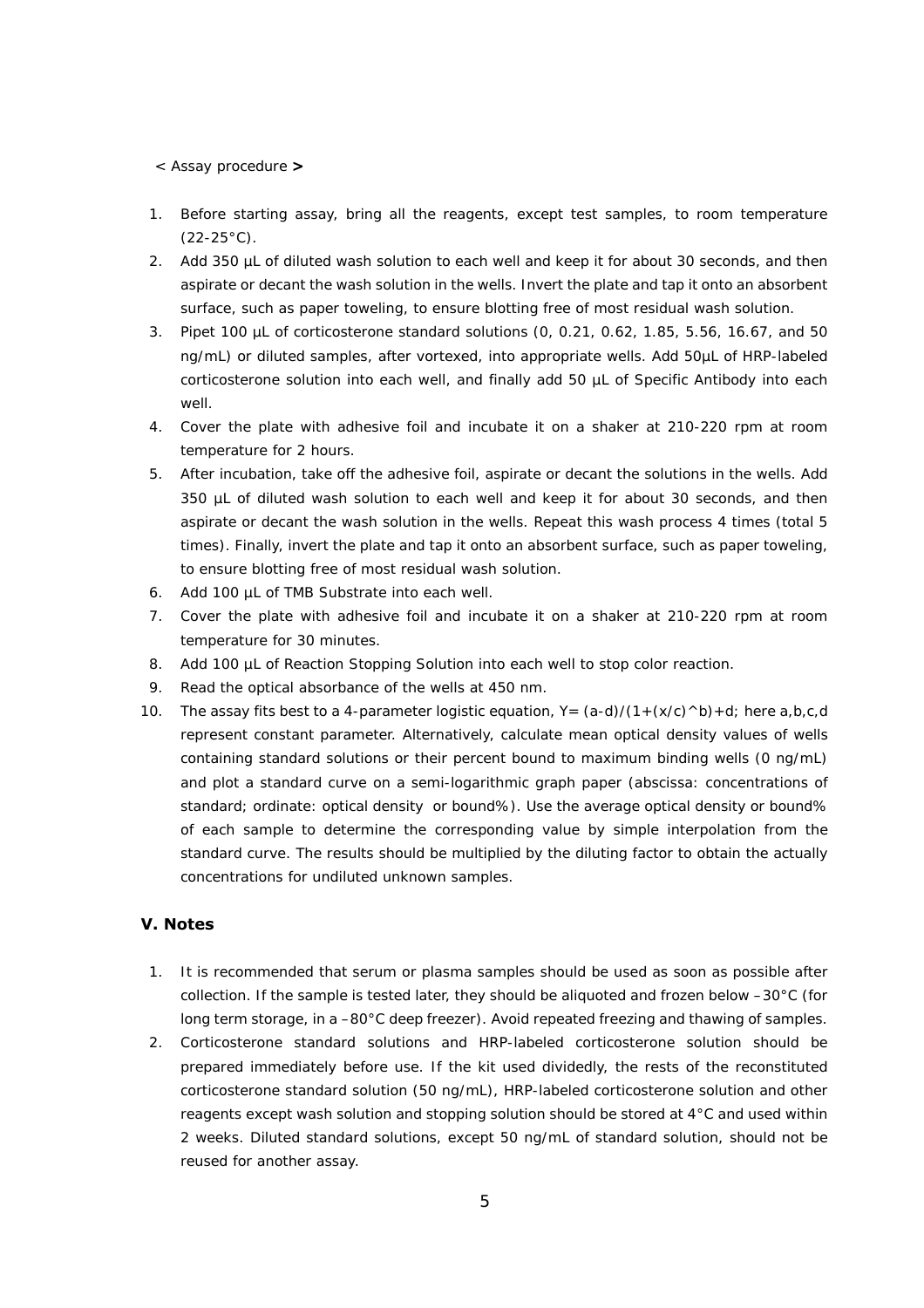- 3. The recommended diluting ratio for mouse or rat sample is 20-100 folds, but corticosterone levels significantly differ among animals and also show marked circadian variation even in the same individual. Therefore, optimal dilution test should be run when handling test samples of species other than mice and rats. In addition, since progesterone level increases significantly in pregnant animal, the cross reactivity of the steroid should be considered (refer to page 10 <Cross reactivity>) when such samples are tested.
- 4. Incomplete washing of the microplate will interfere with assay precision. If a microplate washer is not available, completely aspirate the solutions in the wells of assay plate to be removed or decant them by inverting the plate and tapping it onto absorbent tissue in each wash cycle. Ensure that there is no residual wash solution in the wells after final wash.
- 5. As pipetting operations may affect precision of the assay, pipet corticosterone standard solutions or samples precisely into the wells of assay plate. In addition, use clean test tubes or vessels in assay and a new tip for each standard diluting process and for each sample or standard solution pipetting to avoid cross contamination.
- 6. Perform all the determination in duplicate.
- 7. To quantitate accurately, always run a standard curve for each assay.
- 8. Color reaction should be carried out under the light proof condition.
- 9. Read optical absorbance of reaction solution in wells as soon as possible after stopping the color reaction.
- 10. Protect the reagents from strong light (e.g. direct sunlight) during storage and assay.
- 11. Satisfactory performance of the assay will be guaranteed only when reagents are used from combination pack with identical lot number.

## **VI. Performance Characteristics**



Typical standard curves of corticosterone EIA

**<** Assay range **>** 0.21 – 50 ng/mL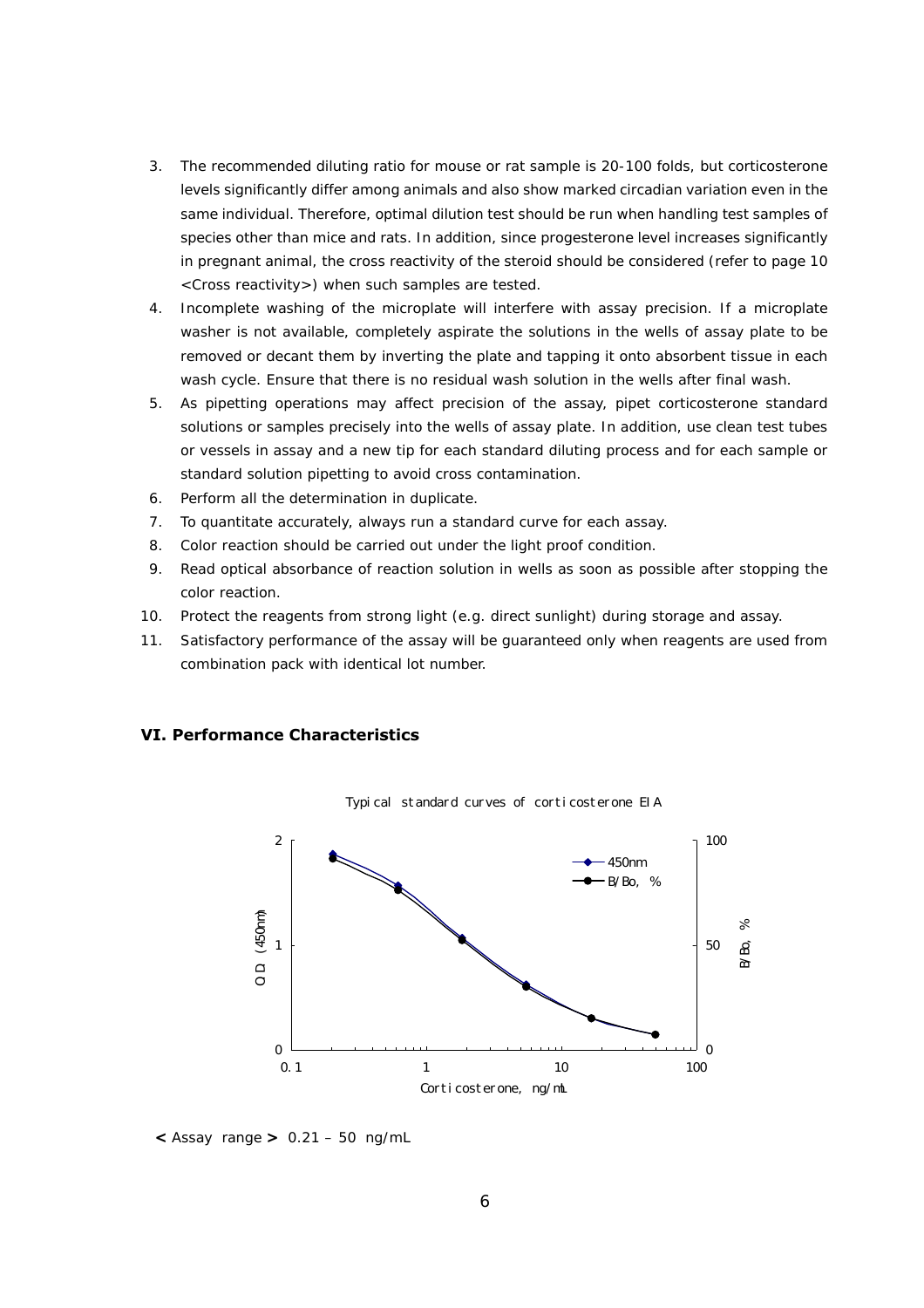## **<**Sensitivity**>**

Sensitivity can be calculated using the following formula under the guidelines listed in the National Committee for Clinical Laboratory Standards (NCCLS) Evaluation Protocols <sup>(6)</sup>.

Sensitivity (ng/mL) 2xSD of the Zero Standardx0.21 ng/mL

(Optical Density of 0ng/mL Optical Density of 0.21ng/mL)

**<** Precision and reproducibility **>** 

|             | Intra-assay variation (mean $\pm$ SD, n=10) Inter-assay variation (mean $\pm$ SD, n=9) |     |                   |     |
|-------------|----------------------------------------------------------------------------------------|-----|-------------------|-----|
|             | Measured (ng/mL)                                                                       | %CV | Measured (ng/mL)  | %CV |
| QC sample 1 | $0.767 \pm 0.036$                                                                      | 4.7 | $0.767 \pm 0.063$ | 8.2 |
| QC sample 2 | $2.802 \pm 0.105$                                                                      | 3.7 | $2.655 \pm 0.205$ | 7.7 |
| QC sample 3 | $7.837 + 0.197$                                                                        | 2.5 | $6.951 \pm 0.683$ | 9.8 |

**<** Analytical recovery **>** 

| Mouse serum  | Corticosterone | Observed | Expected | Recovery   |
|--------------|----------------|----------|----------|------------|
|              | added (ng/mL)  | (ng/mL)  | (ng/mL)  | $(\%)$     |
| No. 1        | 0              | 5.933    |          |            |
|              | 1.52           | 7.728    | 7.453    | 103.7      |
|              | 4.55           | 10.202   | 10.483   | 97.3       |
|              | 13.64          | 18.696   | 19.573   | 95.5       |
| No. 2        | $\mathbf 0$    | 4.660    |          |            |
|              | 1.52           | 5.854    | 6.180    | 94.7       |
|              | 4.55           | 8.464    | 9.210    | 91.9       |
|              | 13.64          | 15.779   | 18.300   | 86.2       |
| No.3         | $\mathbf 0$    | 2.629    |          |            |
|              | 1.52           | 3.943    | 4.149    | 95.0       |
|              | 4.55           | 6.530    | 7.179    | 91.0       |
|              | 13.64          | 14.148   | 16.269   | 87.0       |
| Mouse plasma | Corticosterone | Observed | Expected | Recovery   |
|              | added (ng/mL)  | (ng/mL)  | (ng/mL)  | $(\%)$     |
| No.1         | $\mathbf 0$    | 2.838    |          |            |
|              | 1.52           | 4.257    | 4.358    | 97.7       |
|              | 4.55           | 6.577    | 7.388    | 89.0       |
|              | .              | .        | $\cdots$ | $\sim$ $-$ |

|      | 13.64 | 14.120 | 16.478 | 85.7 |
|------|-------|--------|--------|------|
| No.2 | 0     | 2.843  |        |      |
|      | 1.52  | 4.215  | 4.363  | 96.6 |
|      | 4.55  | 6.569  | 7.393  | 88.9 |
|      | 13.64 | 14.267 | 16.483 | 86.6 |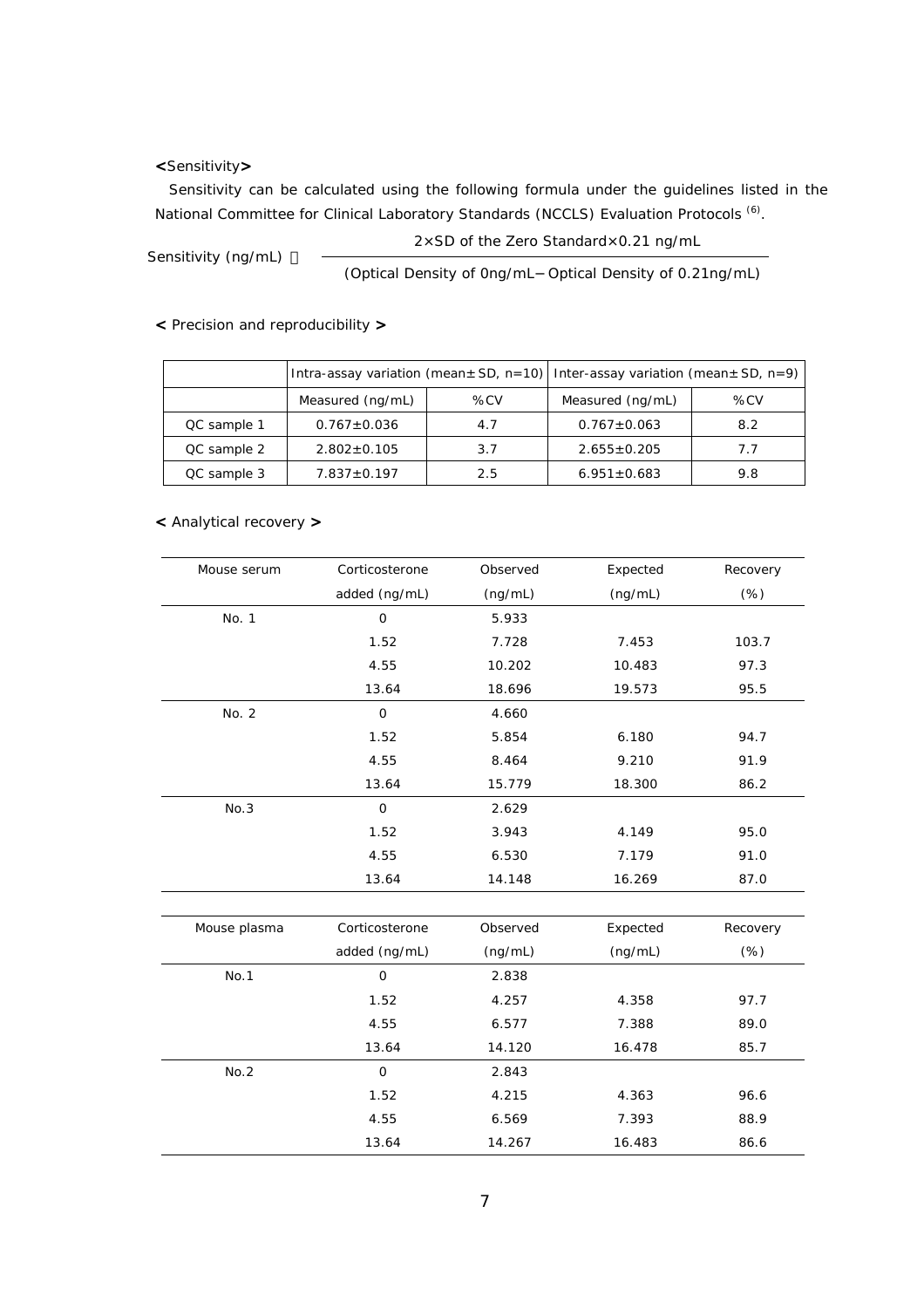| No.3        | $\mathsf{O}$        | 2.855    |          |          |
|-------------|---------------------|----------|----------|----------|
|             | 1.52                | 4.197    | 4.375    | 95.9     |
|             | 4.55                | 6.915    | 7.405    | 93.4     |
|             | 13.64               | 14.801   | 16.495   | 89.7     |
|             |                     |          |          |          |
| Rat serum   | Corticosterone      | Observed | Expected | Recovery |
|             | added (ng/mL)       | (ng/mL)  | (ng/mL)  | $(\%)$   |
| No.1        | 0                   | 4.908    |          |          |
|             | 1.52                | 6.711    | 6.428    | 104.4    |
|             | 4.55                | 9.888    | 9.458    | 104.5    |
|             | 13.64               | 20.396   | 18.548   | 110.0    |
| No.2        | $\mathsf{O}\xspace$ | 5.462    |          |          |
|             | 1.52                | 6.317    | 6.982    | 90.5     |
|             | 4.55                | 10.117   | 10.012   | 101.0    |
|             | 13.64               | 19.222   | 19.102   | 100.6    |
| No.3        | $\mathsf{O}\xspace$ | 4.043    |          |          |
|             | 1.52                | 5.194    | 5.563    | 93.4     |
|             | 4.55                | 8.209    | 8.593    | 95.5     |
|             | 13.64               | 16.777   | 17.683   | 94.9     |
|             |                     |          |          |          |
| Rat plasma  | Corticosterone      | Observed | Expected | Recovery |
|             | added (ng/mL)       | (ng/mL)  | (ng/mL)  | $(\%)$   |
| No.1        | $\mathsf{O}\xspace$ | 6.755    |          |          |
|             | 1.52                | 7.777    | 8.275    | 94.0     |
|             | 4.55                | 11.546   | 11.305   | 102.1    |
|             | 13.64               | 22.639   | 20.395   | 111.0    |
| No.2        | $\mathbf 0$         | 6.567    |          |          |
|             | 1.52                | 7.645    | 8.087    | 94.5     |
|             | 4.55                | 10.816   | 11.117   | 97.3     |
|             | 13.64               | 22.094   | 20.207   | 109.3    |
| No.3        | $\mathsf{O}\xspace$ | 4.463    |          |          |
|             | 1.52                | 5.589    | 5.983    | 93.4     |
|             | 4.55                | 8.824    | 9.013    | 97.9     |
|             | 13.64               | 18.032   | 18.103   | 99.6     |
|             |                     |          |          |          |
| Mouse urine | Corticosterone      | Observed | Expected | Recovery |
|             | added (ng/mL)       | (ng/mL)  | (ng/mL)  | $(\%)$   |
| No.1        | 0                   | 6.332    |          |          |
|             | 1.52                | 8.340    | 7.852    | 106.2    |
|             | 4.55                | 12.603   | 10.882   | 115.8    |
|             | 13.64               | 22.998   | 19.972   | 115.2    |
|             |                     |          |          |          |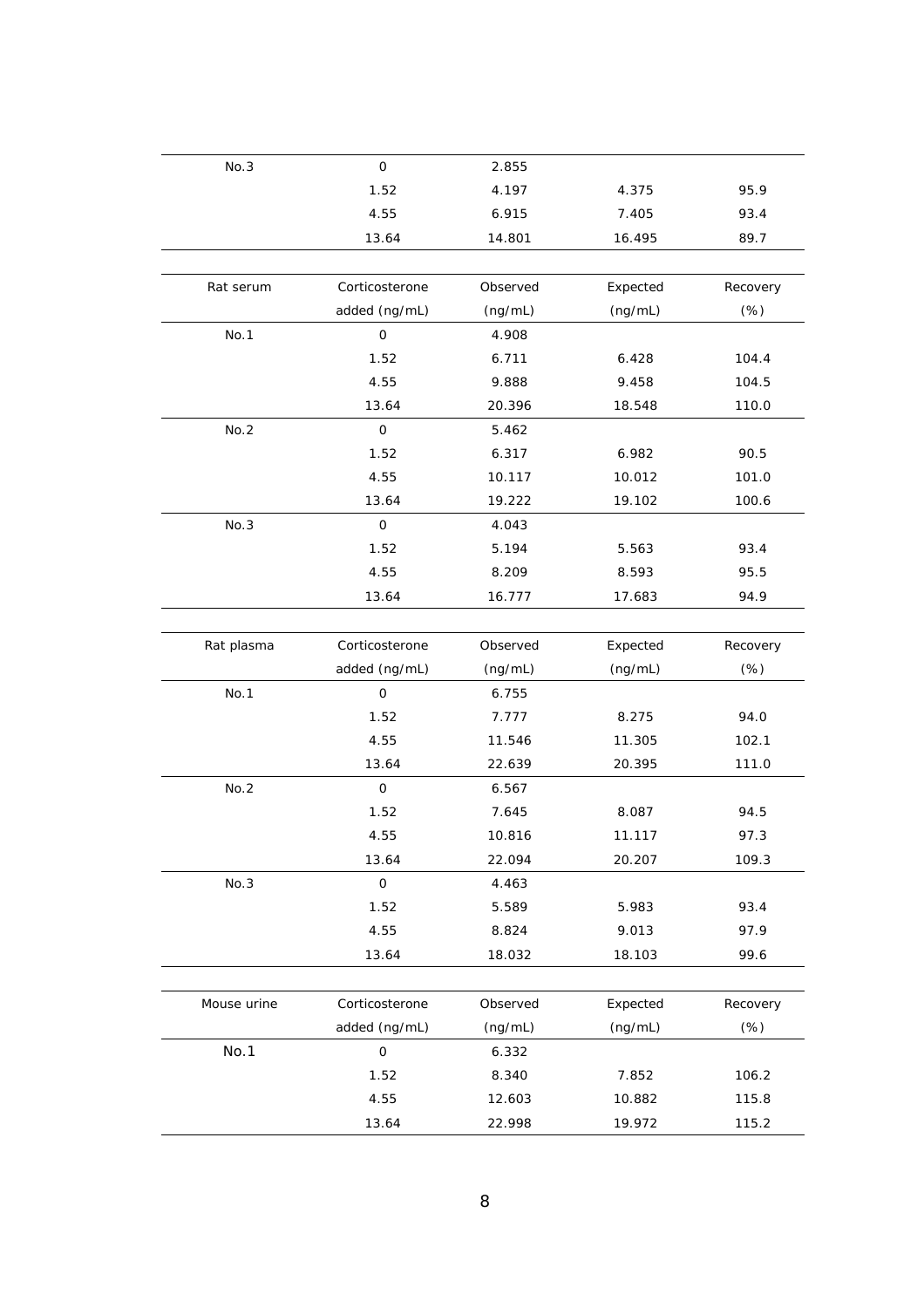| No.2                          | $\mathsf{O}$        | 2.578                                                                    |          |               |
|-------------------------------|---------------------|--------------------------------------------------------------------------|----------|---------------|
|                               | 1.52                | 4.476                                                                    | 4.098    | 109.2         |
|                               | 4.55                | 7.957                                                                    | 7.128    | 111.6         |
|                               | 13.64               | 18.517                                                                   | 16.218   | 114.2         |
|                               |                     |                                                                          |          |               |
| Tissue culture medium         | Corticosterone      | Observed                                                                 | Expected | Recovery      |
|                               | added (ng/mL)       | (ng/mL)                                                                  | (ng/mL)  | $(\%)$        |
| RPMI-1640                     | $\mathsf{O}\xspace$ | 2.379                                                                    |          |               |
|                               | 1.52                | 3.711                                                                    | 3.899    | 95.2          |
|                               | 4.55                | 6.821                                                                    | 6.929    | 98.4          |
|                               | 13.64               | 16.496                                                                   | 16.019   | 103.0         |
| RPMI-1640+                    | $\mathbf 0$         | 0.723                                                                    |          |               |
| <b>10% FCS</b>                | 1.52                | 2.031                                                                    | 2.243    | 90.5          |
|                               | 4.55                | 5.105                                                                    | 5.273    | 96.8          |
|                               | 13.64               | 14.881                                                                   | 14.363   | 103.6         |
|                               |                     | (Samples were diluted as indicated dilution method before recovery test) |          |               |
| <dilution test=""></dilution> |                     |                                                                          |          |               |
| Mouse serum                   | Dilution ratio      | Observed                                                                 | Expected | % of expected |
|                               | (1X)                | (ng/mL)                                                                  | (ng/mL)  |               |
| No.1                          | 1                   | 6.550                                                                    |          |               |
|                               | $\overline{2}$      | 3.368                                                                    | 3.275    | 102.8         |
|                               | 4                   | 1.700                                                                    | 1.638    | 103.8         |
|                               | 8                   | 0.936                                                                    | 0.819    | 114.3         |
| No.2                          | 1                   | 5.408                                                                    |          |               |
|                               | $\overline{2}$      | 2.707                                                                    | 2.704    | 100.1         |
|                               | $\overline{4}$      | 1.450                                                                    | 1.352    | 107.2         |
|                               | 8                   | 0.808                                                                    | 0.676    | 119.5         |
| No.3                          | 1                   | 3.792                                                                    |          |               |
|                               | $\overline{2}$      | 1.968                                                                    | 1.896    | 103.8         |
|                               | 4                   | 1.022                                                                    | 0.948    | 107.8         |
|                               | 8                   | 0.526                                                                    | 0.474    | 111.0         |
|                               |                     |                                                                          |          |               |
| Mouse plasma                  | Dilution ratio      | Observed                                                                 | Expected | % of expected |
|                               | (1X)                | (ng/mL)                                                                  | (ng/mL)  |               |
| No.1                          | $\mathbf{1}$        | 3.033                                                                    |          |               |
|                               | $\overline{2}$      | 1.532                                                                    | 1.517    | 101.0         |
|                               | 4                   | 0.808                                                                    | 0.758    | 106.6         |
|                               | 8                   | 0.430                                                                    | 0.379    | 113.4         |
| No.2                          |                     | 2.894                                                                    |          |               |
|                               | $\mathbf{1}$        |                                                                          |          |               |
|                               | $\sqrt{2}$          | 1.559                                                                    | 1.447    | 107.7         |
|                               | 4                   | 0.838                                                                    | 0.724    | 115.8         |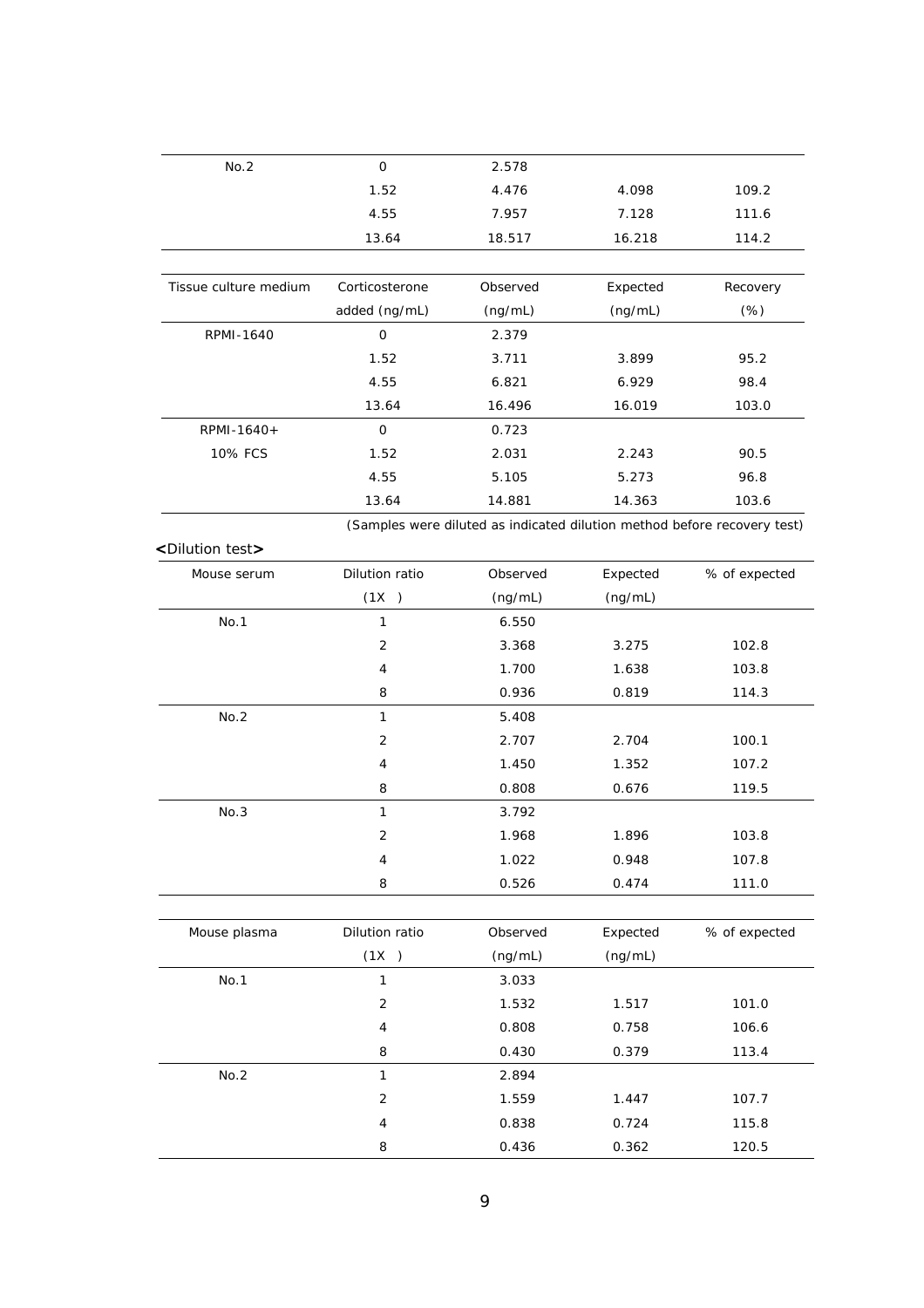| No.3        | 1                       | 2.486    |          |               |
|-------------|-------------------------|----------|----------|---------------|
|             | $\overline{2}$          | 1.121    | 1.243    | 90.2          |
|             | 4                       | 0.564    | 0.622    | 90.7          |
|             | 8                       | 0.308    | 0.311    | 99.1          |
|             |                         |          |          |               |
| Rat serum   | Dilution ratio          | Observed | Expected | % of expected |
|             | (1X)                    | (ng/mL)  | (ng/mL)  |               |
| No.1        | 1                       | 7.660    |          |               |
|             | $\overline{2}$          | 3.414    | 3.830    | 89.1          |
|             | 4                       | 1.690    | 1.915    | 88.3          |
|             | 8                       | 0.895    | 0.958    | 93.5          |
| No.2        | $\mathbf{1}$            | 6.692    |          |               |
|             | 2                       | 3.201    | 3.346    | 95.7          |
|             | 4                       | 1.618    | 1.673    | 96.7          |
|             | 8                       | 0.765    | 0.837    | 91.5          |
| No.3        | $\mathbf{1}$            | 4.797    |          |               |
|             | 2                       | 2.302    | 2.399    | 96.0          |
|             | $\overline{\mathbf{4}}$ | 0.981    | 1.199    | 81.8          |
|             | 8                       | 0.583    | 0.600    | 97.2          |
|             |                         |          |          |               |
| Rat plasma  | Dilution ratio          | Observed | Expected | % of expected |
|             | (1X)                    | (ng/mL)  | (ng/mL)  |               |
| No.1        | $\mathbf{1}$            | 6.674    |          |               |
|             | $\overline{2}$          | 3.123    | 3.337    | 93.6          |
|             | 4                       | 1.666    | 1.669    | 99.9          |
|             | 8                       | 0.786    | 0.834    | 94.2          |
| No.2        | $\mathbf{1}$            | 8.323    |          |               |
|             | $\overline{2}$          | 3.969    | 4.162    | 95.4          |
|             | 4                       | 1.831    | 2.081    | 88.0          |
|             | 8                       | 0.981    | 1.040    | 94.3          |
| No.3        | $\mathbf{1}$            | 4.635    |          |               |
|             | $\sqrt{2}$              | 2.359    | 2.318    | 101.8         |
|             | 4                       | 1.186    | 1.159    | 102.4         |
|             | 8                       | 0.595    | 0.579    | 102.7         |
|             |                         |          |          |               |
| Mouse urine | Dilution ratio          | Observed | Expected | % of expected |
|             | (1X)                    | (ng/mL)  | (ng/mL)  |               |
| No.1        | 1                       | 7.841    |          |               |
|             | $\sqrt{2}$              | 3.642    | 3.921    | 92.9          |
|             | 4                       | 2.011    | 1.960    | 102.6         |
|             | $\, 8$                  | 1.095    | 0.980    | 111.7         |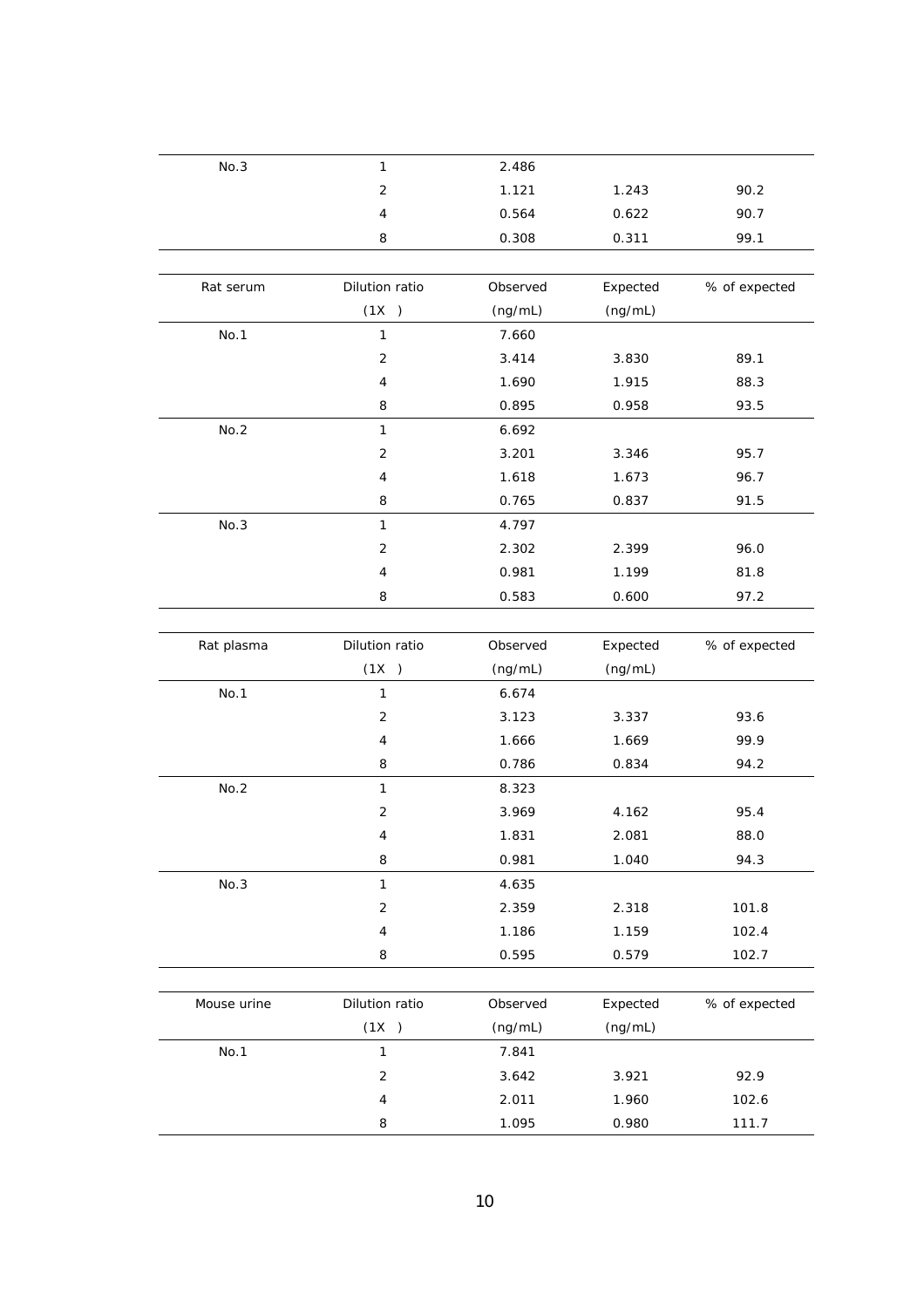| No.2                  | 1              | 2.912    |          |               |
|-----------------------|----------------|----------|----------|---------------|
|                       | 2              | 1.479    | 1.456    | 101.6         |
|                       | $\overline{4}$ | 0.874    | 0.728    | 120.1         |
|                       | 8              | 0.536    | 0.364    | 147.3         |
|                       |                |          |          |               |
| Tissue culture medium | Dilution ratio | Observed | Expected | % of expected |
|                       | (1X)           | (ng/mL)  | (ng/mL)  |               |
| RPMI-1640             | 1              | 2.710    |          |               |
|                       | $\overline{2}$ | 1.330    | 1.355    | 98.2          |
|                       | $\overline{4}$ | 0.652    | 0.678    | 96.2          |
|                       | 8              | 0.320    | 0.339    | 94.5          |
| RPMI1640+             | 1              | 0.866    |          |               |
| 10% FCS               | $\overline{2}$ | 0.586    | 0.433    | 135.3         |
|                       | $\overline{4}$ | 0.240    | 0.217    | 110.9         |
|                       | 8              |          | 0.108    |               |

(Samples were diluted as indicated dilution method before dilution test)

# **<**Cross reactivity**>**

Cross reactivities of the antibody used in the kit.

| Substances               | Cross-reactivities   |
|--------------------------|----------------------|
| Corticosterone           | 100                  |
| 11-Deoxycorticosterone   | 155                  |
| 11-Dehydrocorticosterone | < 11.4               |
| Progesterone             | 59                   |
| Androstenedione          | < 54                 |
| Testosterone             | < 39                 |
| Aldosterone              | <1.7                 |
| Cortisol                 | $\triangle$ 05       |
| Cortisone                | $\triangleleft$      |
| Prednisolone             | $\triangleleft$ 0.34 |
| <b>Betamethasone</b>     | $01$                 |
| <b>Dexamethasone</b>     | < 0.09               |
| Triamcinolone            | <Ω08                 |
| Prednisone               | <006                 |
| Pregnenolone             | <Ω06                 |
| <b>DHEA</b>              | $<\Omega$ 05         |
| <b>Fstradiol</b>         | Ω                    |
| Cholesterol              | O                    |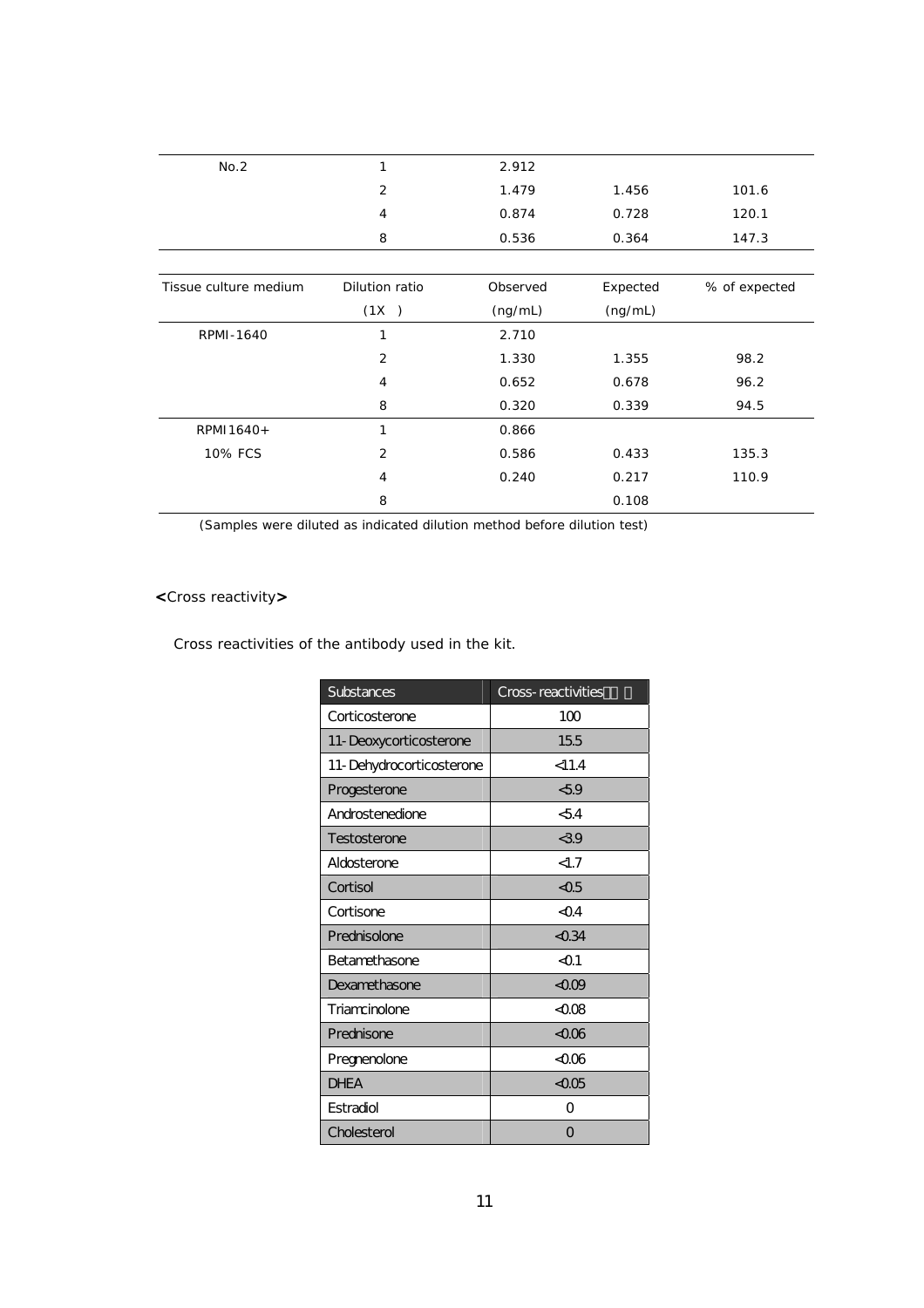### **VII. Stability and Storage**

| < Storage > | Store all the components in the kit at $2^{\circ}$ C - $8^{\circ}$ C.                       |
|-------------|---------------------------------------------------------------------------------------------|
|             | < Shelf Life > The Kit is stable under the storage condition for 24 months from the date of |
|             | manufacture.                                                                                |
|             | The expiry date is stated on the label of package.                                          |

**<** Package **>** For 96 tests per one kit including standards.

## **VIII. References**

- 1. Vázquez-Palacios G, Retana-Marquez S et al: **Further definition of the effect of Corticosterone on the sleep-wake pattern in the male rat.** *Pharmacol Biochem Behav* 70:305-310, 2001
- 2. Goymann W, Möstl E and Gwinner E: **Corticosterone Metabolites can be Measured Noninvasively in Excreta of European Stonechats (***Saxicola torquata rubicola***).** *The Auk* 119:1167-1173. 2002
- 3. Hupe JM, James AC et al: **Cortical feedback improves discrimination between figure and background by V1, V2 and V3 neurons.** *Nature* 394:784-787, 1998
- 4. Kitaysky AS, Kitaiskaiya EV et al: **Dietary restriction causes chronic elevation of corticosterone and enhances stress response in red-legged kittiwake chicks.** *J Comp Physiol B: Regulatory, Integrative and Comparative Physiology* 171:701-709, 2001
- 5. Thelling O, Noel G et al: **Stress hormone secretion and gut signal transducer (STAT) proteins after burn injury in rats.** *Shock* 16:393-397, 2001
- 6. National Committee for Clinical Laboratory Standards Evaluation Protocols, SC1 (1989), Vallanova, PA: NCCLS
- 7. Takaya J, Iharada A, et al: **Upregulation of Hepatic 11β-Hydroxysteroid Dehydrogenase-1 Expression in Calcium-Deficient Rats.** *Ann Nutr Metab.* 59:73-78, 2011
- 8. Satoh S, Suzuki H et al: **Casted-immobilization downregulates glucocorticoid receptor expression in rat slow-twitch soleus muscle**. *Life Sciences*. 89:962–967, 2011
- 9. Ekuni D, Tomofuji K et al: **Occlusal disharmony increases amyloid-β in the rat hippocampus,**  *NeuroMolecular Medicine*, 13:197-203, 2011
- 10. Irie K, Ekuni D et al: **Occlusal disharmony induces BDNF level in rat submandibular gland,**  *Archives of Oral Biology*. 56:35-40, 2011
- 11. Yamawaki Y, Fuchikami M et al: **Antidepressant-like effect of sodium butyrate (HDAC inhibitor) and its molecular mechanism of action in the rat hippocampus.** *World Journal of Biological Psychiatry*. 2011 Aug 3. [Epub ahead of print]
- 12. Sato S, Suzuki H et al: **Casted-immobilization downregulates glucocorticoid receptor expression in rat slow-twitch soleus muscle.** *Life Sciences*. 89:962–967; 2011
- 13. Takei Y, Bartolo RC et al: **Water deprivation induces appetite and alters metabolic strategy in Notomys alexis: unique mechanisms for water production in the desert.** *Proc Bio Sci,* 2012 Mar 7. [Epub ahead of print]
- 14. Hashizume Y, Shirato K et al: **Diallyl Disulfide Reduced Dose-Dependently the Number of Lymphocyte Subsets and Monocytes in Rats.** *J Nutri Sci and Vitamin,* 58:292-296; 2012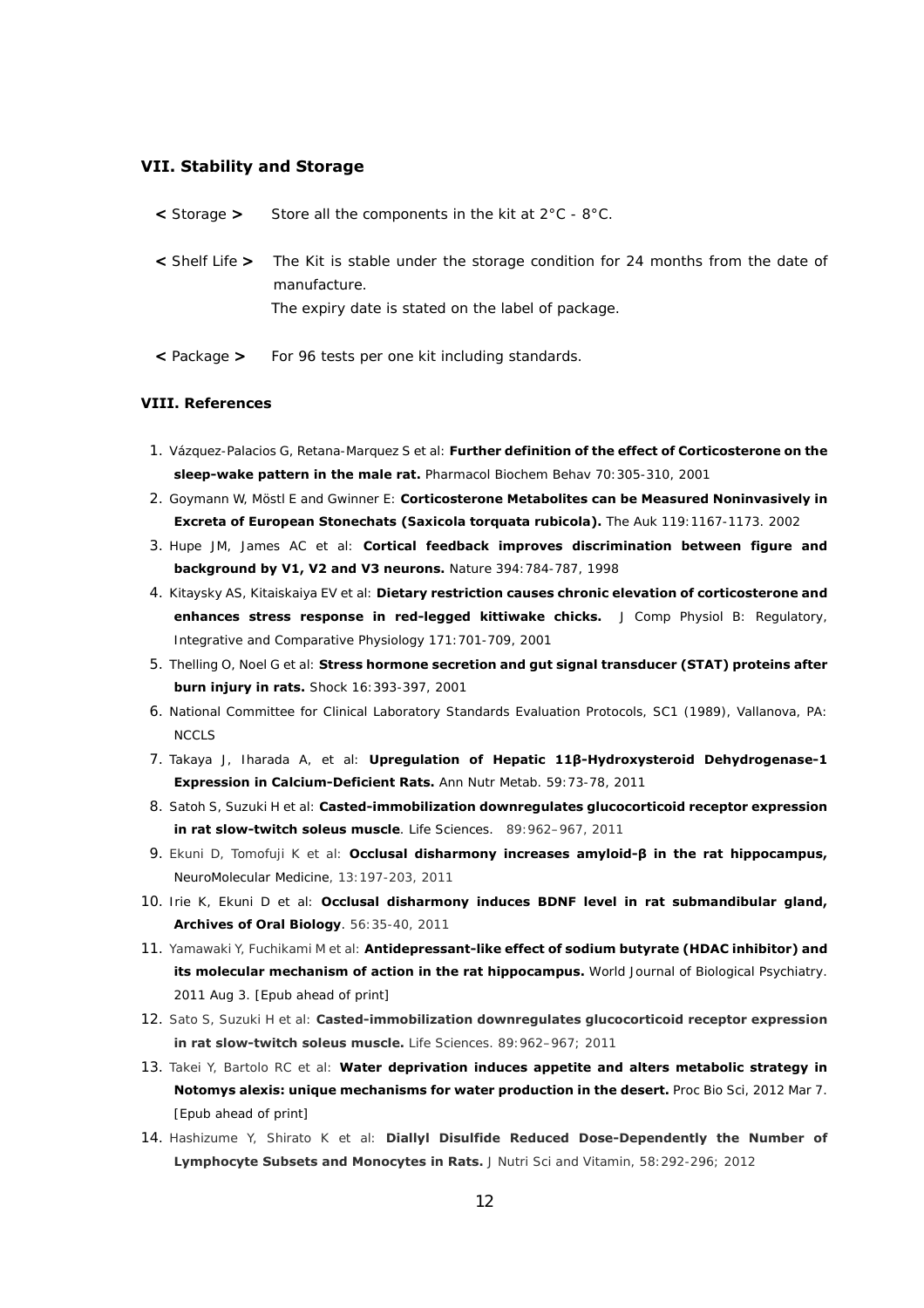- 15. Tanokashira D, Morita T et al: **Glucocorticoid Suppresses Dendritic Spine Development Mediated by Down-Regulation of Caldesmon Expression**. *J Neurosci*, 32:14583-14591; 2012
- 16. Nawata Y, Kitaiichi K, and Yamamoto T: **Increases of CRF in the amygdala are responsible for reinstatement of methamphetamine-seeking behavior induced by footshock.** *Pharmacol Biochem and Behav.* 101:297-302, 2012
- 17. Takaya J, Iharada A, et al: **Down-regulation of hepatic phosphoenolpyruvate carboxykinase expression in magnesium-deficient rats.** *Megnesium Research***.** 25:131-139, 2012
- 18. Tomita M, Okuyama T et al: **Cardiotoxicity of methamphetamine under stress conditions: Comparison of single dose and long-term use.** *Mol Med Reports*. 7:1786-1790; 2013
- 19. Tanaka Y, Nakano J et al: **Hindlimb Suspension Does Not Influence Mechanical Sensitivity, Epidermal Thickness, and Peripheral Nerve Density in the Glabrous Skin of the Rat Hind Paw.** *Physiol Res*, 62:119-123; 2013
- 20. Takaya J, Iharada A, et al: **A calcium-deficient diet in pregnant, nursing rats induces hypomethylation of specific cytosines in the 11β-hydroxysteroid dehydrogenase-1 promoter in pup liver.** *Nutrition Research.* 33:961-970;2013
- 21. Ekuni D, Endo Y et al: **Effects of apoE Deficiency and Occlusal Disharmony on Amyloid-Beta Production and Spatial Memory in Rats.** *Plos/one*. Published: September 16, 2013; DOI: 10.1371/journal.pone.0074966
- 22. Norii-Hayashi N, Sasagawa T et al: **Developmental Changes in Desensitisation of c-Fos Expression Induced by Repeated Maternal Separation in Pre-Weaned Mice.** *J Neuroendocrinol*. 25:158-167; 2013
- 23. Utsugi C, Miyazono S et al: **Hard-Diet Feeding Recovers Neurogenesis in the Subventricular Zone and Olfactory Functions of Mice Impaired by Soft-Diet Feeding.** *Plos/one*. Published: May 9, 2014; DOI: 10.1371/journal.pone.0097309
- 24. Iida S, Hara T et al: **Memory-related gene expression profile of the male rat hippocampus induced by teeth extraction and occlusal support recovery.** *ArchOral Biol.* 59:133-141, 2014
- 25. Goriki A, Hatanaka F et al: **A Novel Protein, CHRONO, Functions as a Core Component of the Mammalian Circadian Clock.** *Plos/Bioology***.** Published: April 15, 2014; DOI:10.1371/ journal. pbio.1001839
- 26. Matsusue Y, Horii-Hayashi N et al: **Distribution of Corticosteroid Receptors in Mature Oligodendrocytes and Oligodendrocyte Progenitors of the Adult Mouse Brain.** *J Histochem Cytochem*. 62:211-226; 2014
- 27. Matsuda K, Horikawa Y et at: **The Adenosine Receptor Agonist 5'-N-Ethylcarboxamide- Adenosine Increases Glucose 6-Phosphatase Expression and Gluconeogenesis.** *Pharmacol & Pharmacy*, 5:19-23; 2014
- 28. Takaya J, Yamanouchi S et al: **A Calcium-Deficient Diet in Rat Dams during Gestation and Nursing Affects Hepatic 11β-hydroxysteroid dehydrogenase-1 Expression in the Offspring.** *Plos/one***.**  Published: January 10, 2014; DOI: 10.1371/journal.pone.0084125

(Remark: The references of no. 7-28 are publications using this product in their studies.)